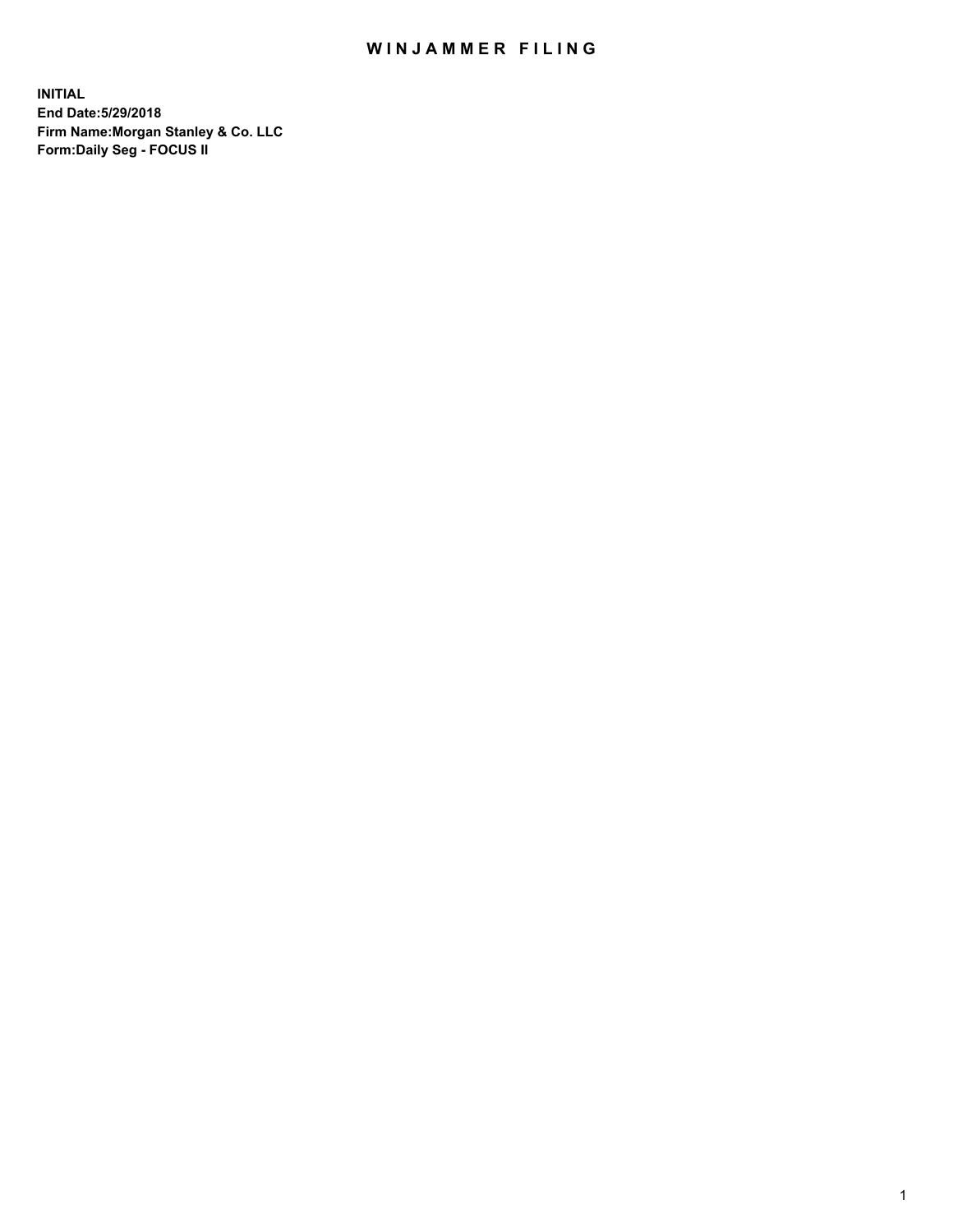#### **INITIAL End Date:5/29/2018 Firm Name:Morgan Stanley & Co. LLC Form:Daily Seg - FOCUS II Daily Segregation - Cover Page**

| Name of Company<br>Morgan Stanley & Co. LLC                                                   |  |
|-----------------------------------------------------------------------------------------------|--|
| <b>Contact Name</b><br>Ikram Shah                                                             |  |
| <b>Contact Phone Number</b><br>212-276-0963                                                   |  |
| <b>Contact Email Address</b><br>lkram.shah@morganstanley.com                                  |  |
| FCM's Customer Segregated Funds Residual Interest Target (choose one):                        |  |
| a. Minimum dollar amount: ; or<br>280,000,000                                                 |  |
| b. Minimum percentage of customer segregated funds required:%; or                             |  |
| c. Dollar amount range between: and; or<br>00                                                 |  |
| d. Percentage range of customer segregated funds required between: % and %.<br>0 <sub>0</sub> |  |
| FCM's Customer Secured Amount Funds Residual Interest Target (choose one):                    |  |
| a. Minimum dollar amount: ; or<br>140,000,000                                                 |  |
| b. Minimum percentage of customer secured funds required:%; or                                |  |
| c. Dollar amount range between: and; or<br>00                                                 |  |
| d. Percentage range of customer secured funds required between: % and %.<br>0 <sub>0</sub>    |  |
| FCM's Cleared Swaps Customer Collateral Residual Interest Target (choose one):                |  |
| a. Minimum dollar amount: ; or<br>92,000,000                                                  |  |
| b. Minimum percentage of cleared swaps customer collateral required:% ; or<br><u>0</u>        |  |
| c. Dollar amount range between: and; or<br><u>00</u>                                          |  |
| d. Percentage range of cleared swaps customer collateral required between:% and%.<br>00       |  |

Attach supporting documents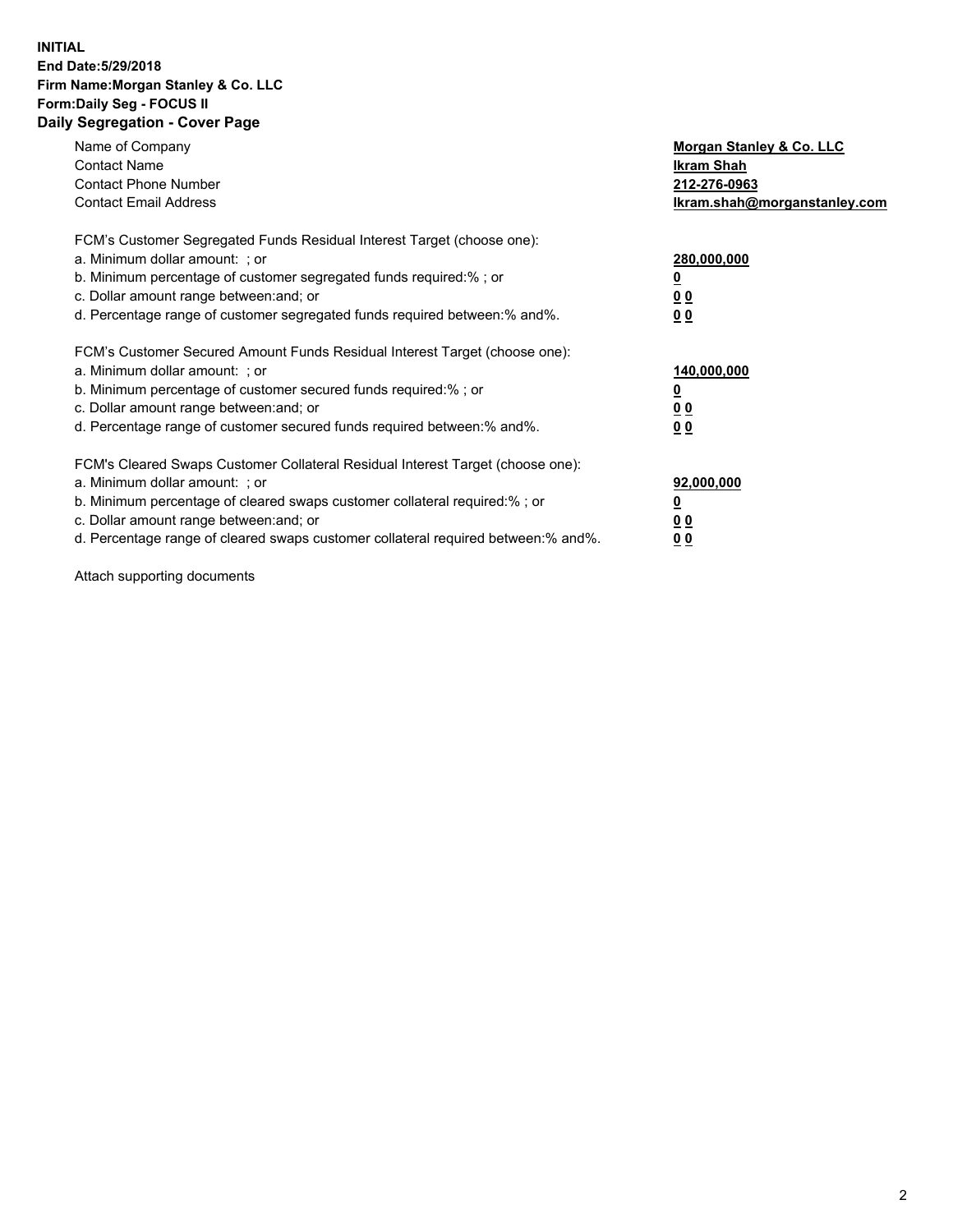## **INITIAL End Date:5/29/2018 Firm Name:Morgan Stanley & Co. LLC Form:Daily Seg - FOCUS II**

# **Daily Segregation - Secured Amounts**

|                | Foreign Futures and Foreign Options Secured Amounts                                                          |                                  |
|----------------|--------------------------------------------------------------------------------------------------------------|----------------------------------|
|                | Amount required to be set aside pursuant to law, rule or regulation of a foreign                             | $0$ [7305]                       |
|                | government or a rule of a self-regulatory organization authorized thereunder                                 |                                  |
| 1.             | Net ledger balance - Foreign Futures and Foreign Option Trading - All Customers                              |                                  |
|                | A. Cash                                                                                                      | 3,382,752,143 [7315]             |
|                | B. Securities (at market)                                                                                    | 2,056,400,860 [7317]             |
| 2.<br>3.       | Net unrealized profit (loss) in open futures contracts traded on a foreign board of trade                    | -295,063,652 [7325]              |
|                | Exchange traded options                                                                                      |                                  |
|                | a. Market value of open option contracts purchased on a foreign board of trade                               | 36,661,651 [7335]                |
|                | b. Market value of open contracts granted (sold) on a foreign board of trade                                 | -25,168,928 [7337]               |
| 4.<br>5.       | Net equity (deficit) (add lines 1.2. and 3.)                                                                 | 5,155,582,074 [7345]             |
|                | Account liquidating to a deficit and account with a debit balances - gross amount                            | 279,113,490 [7351]               |
|                | Less: amount offset by customer owned securities                                                             | -266,058,176 [7352] 13,055,314   |
| 6.             |                                                                                                              | [7354]                           |
|                | Amount required to be set aside as the secured amount - Net Liquidating Equity<br>Method (add lines 4 and 5) | 5,168,637,388 [7355]             |
| 7.             | Greater of amount required to be set aside pursuant to foreign jurisdiction (above) or line                  | 5,168,637,388 [7360]             |
|                | 6.                                                                                                           |                                  |
|                | FUNDS DEPOSITED IN SEPARATE REGULATION 30.7 ACCOUNTS                                                         |                                  |
| $\mathbf{1}$ . | Cash in banks                                                                                                |                                  |
|                | A. Banks located in the United States                                                                        | 499,177,644 [7500]               |
|                | B. Other banks qualified under Regulation 30.7                                                               | 819,909,633 [7520] 1,319,087,277 |
|                |                                                                                                              | [7530]                           |
| 2.             | Securities                                                                                                   |                                  |
|                | A. In safekeeping with banks located in the United States                                                    | 62,867,227 [7540]                |
|                | B. In safekeeping with other banks qualified under Regulation 30.7                                           | 0 [7560] 62,867,227 [7570]       |
| 3.             | Equities with registered futures commission merchants                                                        |                                  |
|                | A. Cash                                                                                                      | 6,050,120 [7580]                 |
|                | <b>B.</b> Securities                                                                                         | $0$ [7590]                       |
|                | C. Unrealized gain (loss) on open futures contracts                                                          | 46,321 [7600]                    |
|                | D. Value of long option contracts                                                                            | $0$ [7610]                       |
|                | E. Value of short option contracts                                                                           | 0 [7615] 6,096,441 [7620]        |
| 4.             | Amounts held by clearing organizations of foreign boards of trade                                            |                                  |
|                | A. Cash                                                                                                      | $0$ [7640]                       |
|                | <b>B.</b> Securities                                                                                         | $0$ [7650]                       |
|                | C. Amount due to (from) clearing organization - daily variation                                              | $0$ [7660]                       |
|                | D. Value of long option contracts                                                                            | $0$ [7670]                       |
|                | E. Value of short option contracts                                                                           | 0 [7675] 0 [7680]                |
| 5.             | Amounts held by members of foreign boards of trade                                                           |                                  |
|                | A. Cash                                                                                                      | 2,311,973,281 [7700]             |
|                | <b>B.</b> Securities                                                                                         | 1,993,533,634 [7710]             |
|                | C. Unrealized gain (loss) on open futures contracts                                                          | -295,109,972 [7720]              |
|                | D. Value of long option contracts                                                                            | 36,661,651 [7730]                |
|                | E. Value of short option contracts                                                                           | -25,168,928 [7735] 4,021,889,666 |
|                |                                                                                                              | [7740]                           |
| 6.             | Amounts with other depositories designated by a foreign board of trade                                       | $0$ [7760]                       |
| 7.             | Segregated funds on hand                                                                                     | $0$ [7765]                       |
| 8.             | Total funds in separate section 30.7 accounts                                                                | 5,409,940,611 [7770]             |
| 9.             | Excess (deficiency) Set Aside for Secured Amount (subtract line 7 Secured Statement<br>Page 1 from Line 8)   | 241,303,223 [7380]               |
| 10.            | Management Target Amount for Excess funds in separate section 30.7 accounts                                  | 140,000,000 [7780]               |
| 11.            | Excess (deficiency) funds in separate 30.7 accounts over (under) Management Target                           | 101,303,223 [7785]               |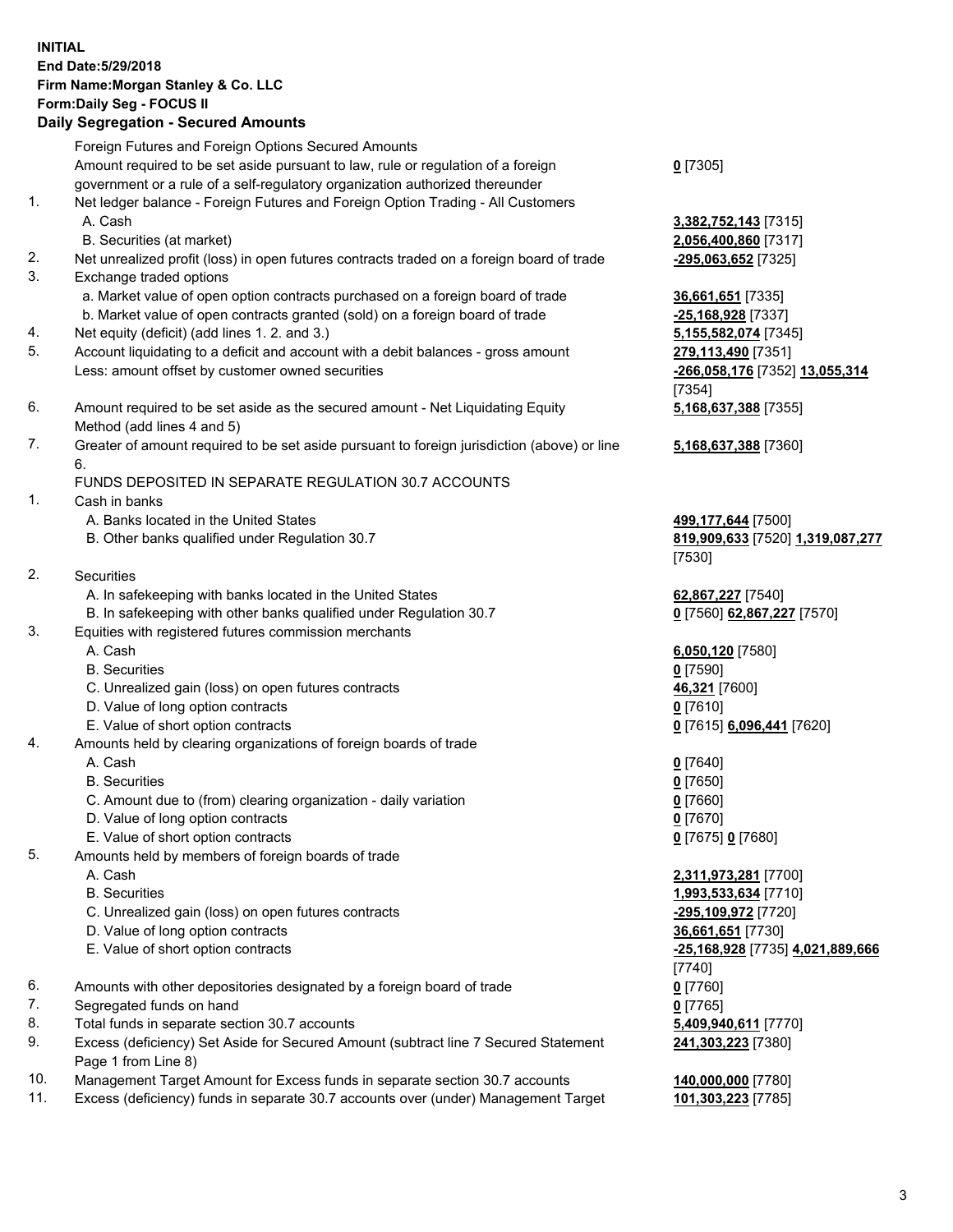## **INITIAL End Date:5/29/2018 Firm Name:Morgan Stanley & Co. LLC Form:Daily Seg - FOCUS II**

# **Daily Segregation - Segregation Statement**

SEGREGATION REQUIREMENTS(Section 4d(2) of the CEAct) 1. Net ledger balance A. Cash **9,858,768,735** [7010] B. Securities (at market) **5,471,929,509** [7020] 2. Net unrealized profit (loss) in open futures contracts traded on a contract market **400,779,664** [7030] 3. Exchange traded options A. Add market value of open option contracts purchased on a contract market **416,499,184** [7032] B. Deduct market value of open option contracts granted (sold) on a contract market **-604,113,924** [7033] 4. Net equity (deficit) (add lines 1, 2 and 3) **15,543,863,168** [7040] 5. Accounts liquidating to a deficit and accounts with debit balances - gross amount **848,968,990** [7045] Less: amount offset by customer securities **-764,505,699** [7047] **84,463,291** 6. Amount required to be segregated (add lines 4 and 5) **15,628,326,459** [7060] FUNDS IN SEGREGATED ACCOUNTS 7. Deposited in segregated funds bank accounts A. Cash **3,985,265,690** [7070] B. Securities representing investments of customers' funds (at market) **0** [7080] C. Securities held for particular customers or option customers in lieu of cash (at market) 8. Margins on deposit with derivatives clearing organizations of contract markets A. Cash **6,549,885,062** [7100] B. Securities representing investments of customers' funds (at market) **0** [7110] C. Securities held for particular customers or option customers in lieu of cash (at market) 9. Net settlement from (to) derivatives clearing organizations of contract markets **114,556,053** [7130] 10. Exchange traded options A. Value of open long option contracts **416,499,184** [7132] B. Value of open short option contracts **-604,113,924** [7133] 11. Net equities with other FCMs A. Net liquidating equity **5,811,080** [7140] B. Securities representing investments of customers' funds (at market) **0** [7160] C. Securities held for particular customers or option customers in lieu of cash (at market) 12. Segregated funds on hand **0** [7150] 13. Total amount in segregation (add lines 7 through 12) **15,939,832,654** [7180] 14. Excess (deficiency) funds in segregation (subtract line 6 from line 13) **311,506,195** [7190]

- 15. Management Target Amount for Excess funds in segregation **280,000,000** [7194]
- 16. Excess (deficiency) funds in segregation over (under) Management Target Amount Excess

[7050]

**932,521,138** [7090]

**4,539,408,371** [7120]

**0** [7170]

**31,506,195** [7198]